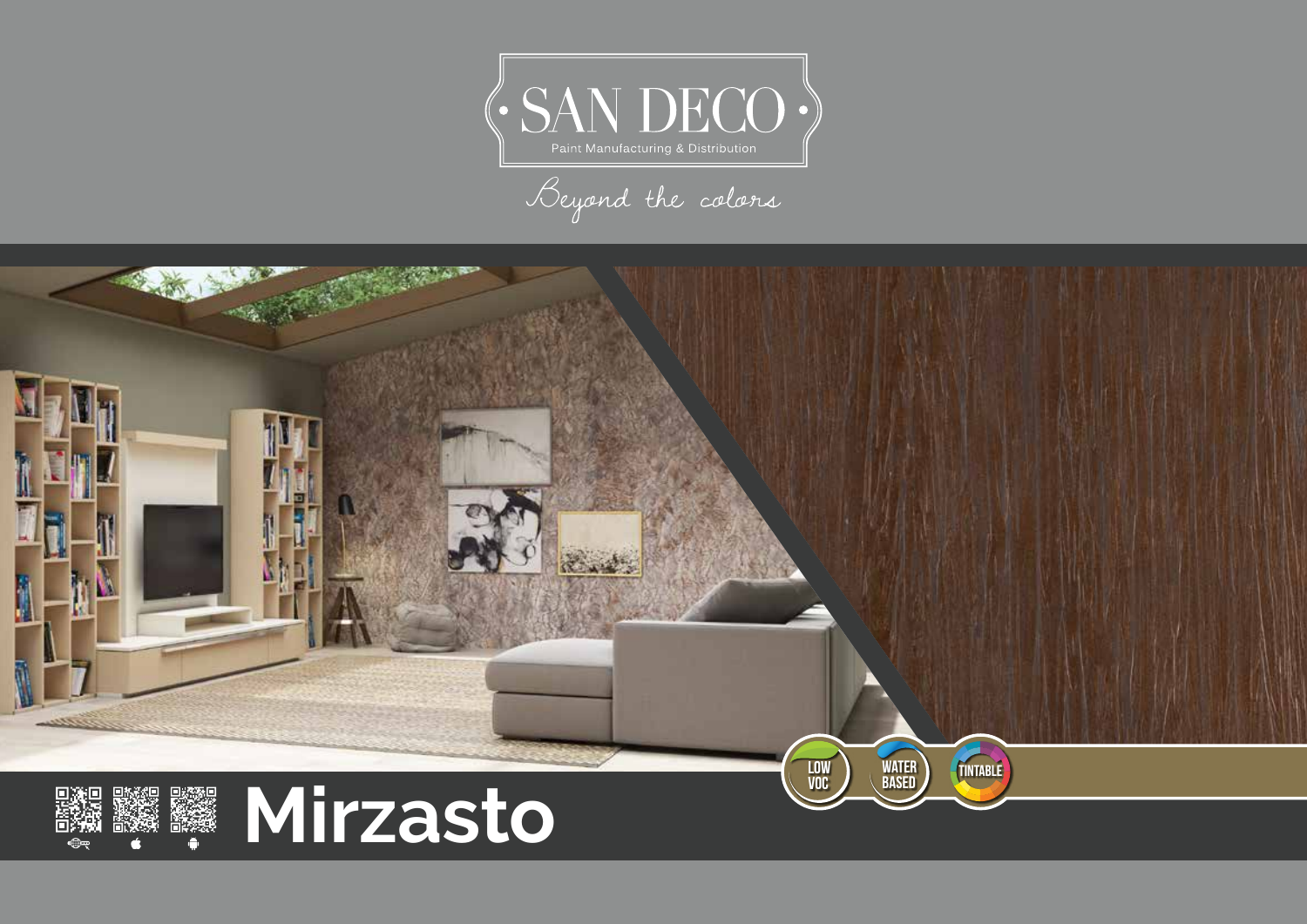**Macun Kıvamında, Son Kat Boya ile Kombine Edilen Dekoratif Kaplama**

High Consistency Decorative Coating Combined With Effect Finish.

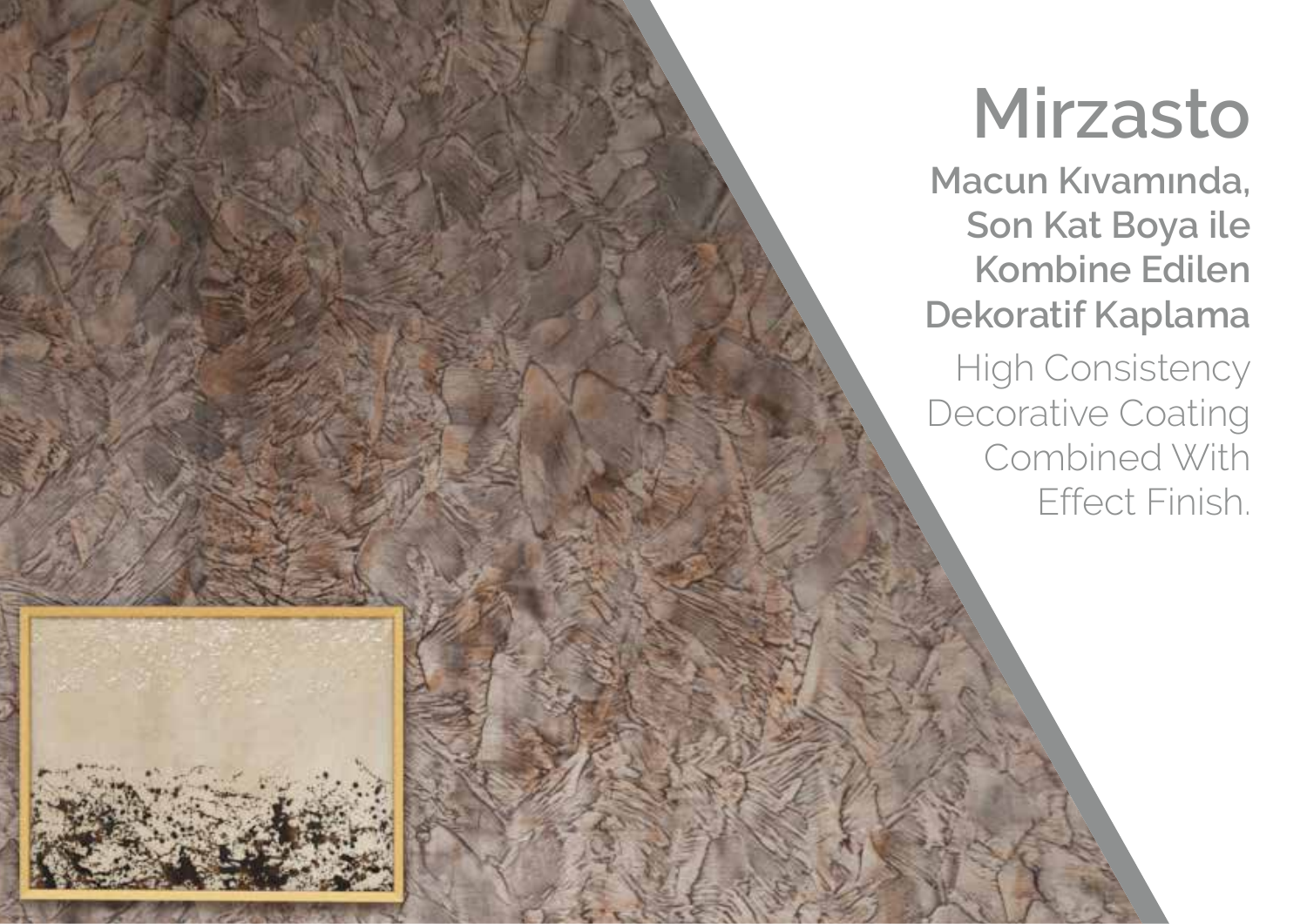



Mirzasto A1470-Effect Finish B253+B230 Mirzasto A1470-Effect Finish B242+B239







#### Mirzasto A1472-Effect Finish B256+B231





Mirzasto A1471-Effect Finish B253+B239



Mirzasto A1472-Effect Finish B242+B230



Mirzasto A1474-Effect Finish B234+B256 Mirzasto A1476-Effect Finish B237+B231

Not: İstenilen kartela görüntüsünün elde edilmesi için, Effect Finish ürünü karteladaki kod sisteminde belirtilen sıra ile uygulanmalıdır. Online katalogdaki renk tonları tamamen referans amaçlı olup, renkler kullanılan ekran görüntülerine göre farklılık gösterebilir. Renklerin gerçek görünümleri, kartelanın basılı kopyasında gün ışığı altında incelenmelidir.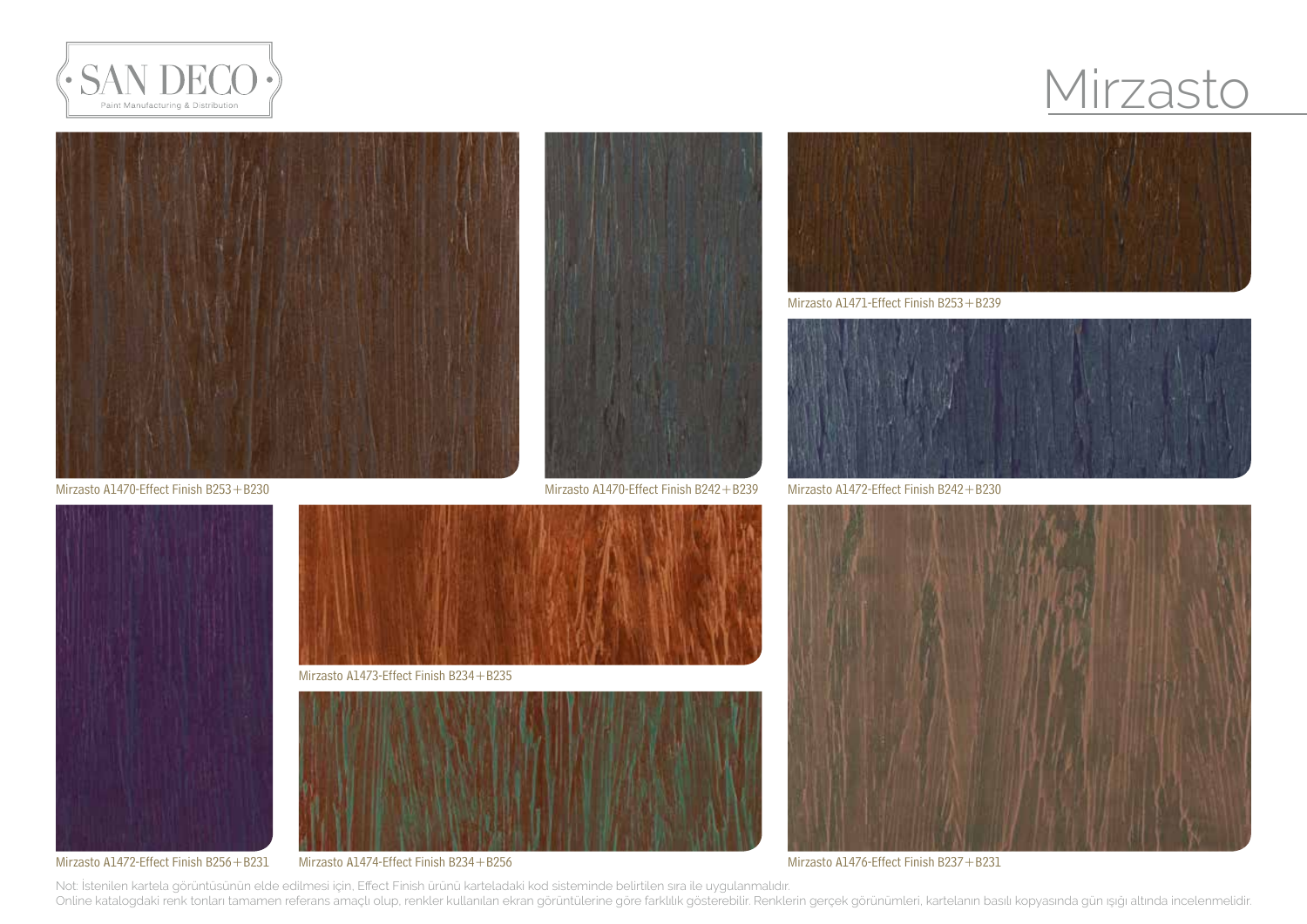



Mirzasto A1477-Effect Finish B235+B237



Mirzasto A1482-Effect Finish B240+B239



Mirzasto A1482-Effect Finish B235+B248 Mirzasto A1483-Effect Finish B242+B230





Mirzasto A1483-Effect Finish B327+B234





Mirzasto A1484-Effect Finish B242+B230



Mirzasto A1486-Effect Finish B242+B231

Note: In order to receive desired catalogue colour, Effect Finish product must be applied in the same order shown on the catalogue code system. The colour shades of online version are simply indicative and colours may be faded due to the device variety. For the genuine look of the colours should be examined with the original hard copy version under direct sunlight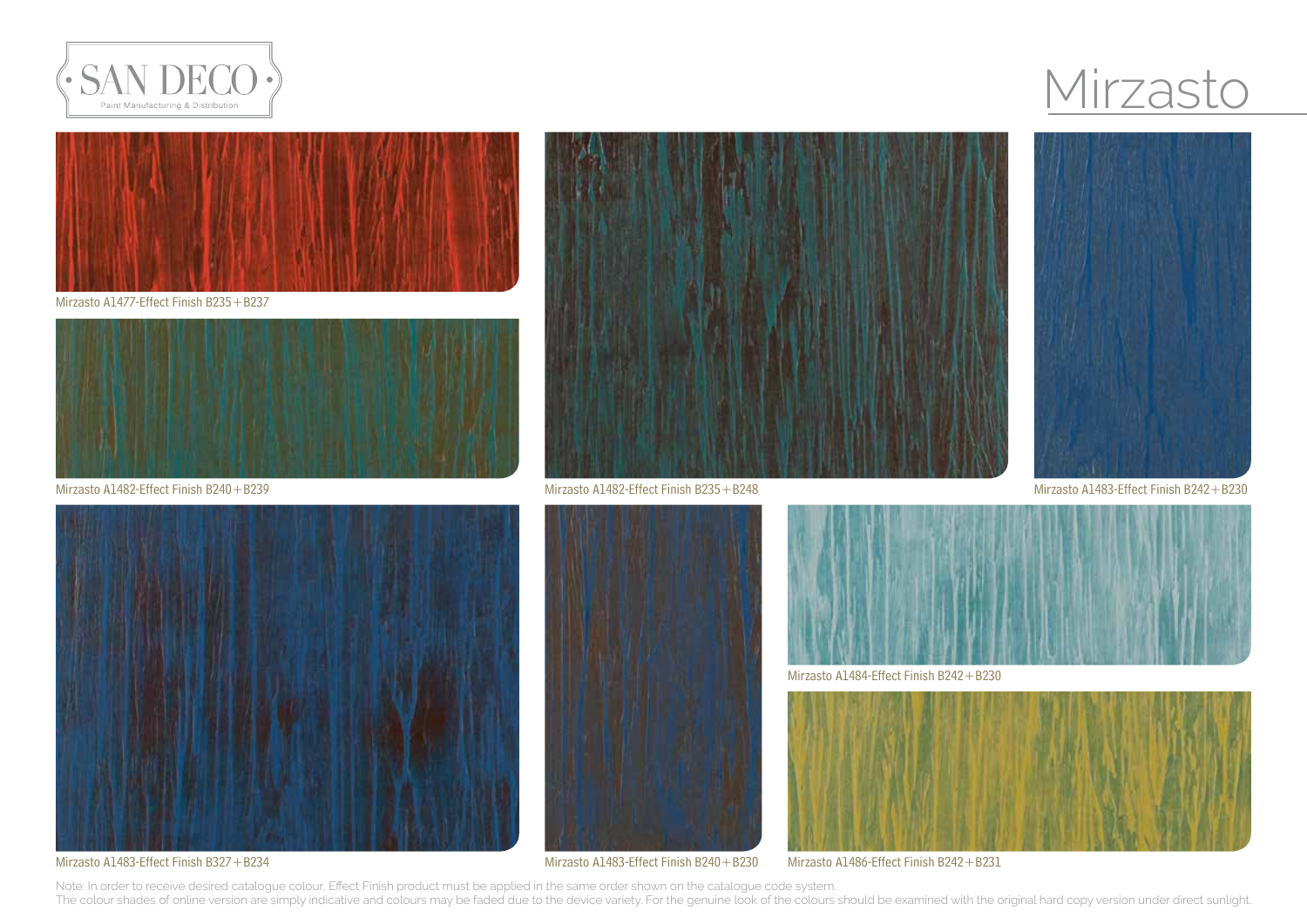





Mirzasto A2285-Effect Finish B239+B248



Mirzasto A2287-Effect Finish B239+B234





Mirzasto 0001-Effect Finish B238+B239



Mirzasto A2280-Effect Finish B239+B235



Mirzasto A2287-Effect Finish B242+B237 Mirzasto A2281-Effect Finish B242+B237

Not: İstenilen kartela görüntüsünün elde edilmesi için, Effect Finish ürünü karteladaki kod sisteminde belirtilen sıra ile uygulanmalıdır. Online katalogdaki renk tonları tamamen referans amaçlı olup, renkler kullanılan ekran görüntülerine göre farklılık gösterebilir. Renklerin gerçek görünümleri, kartelanın basılı kopyasında gün ışığı altında incelenmelidir.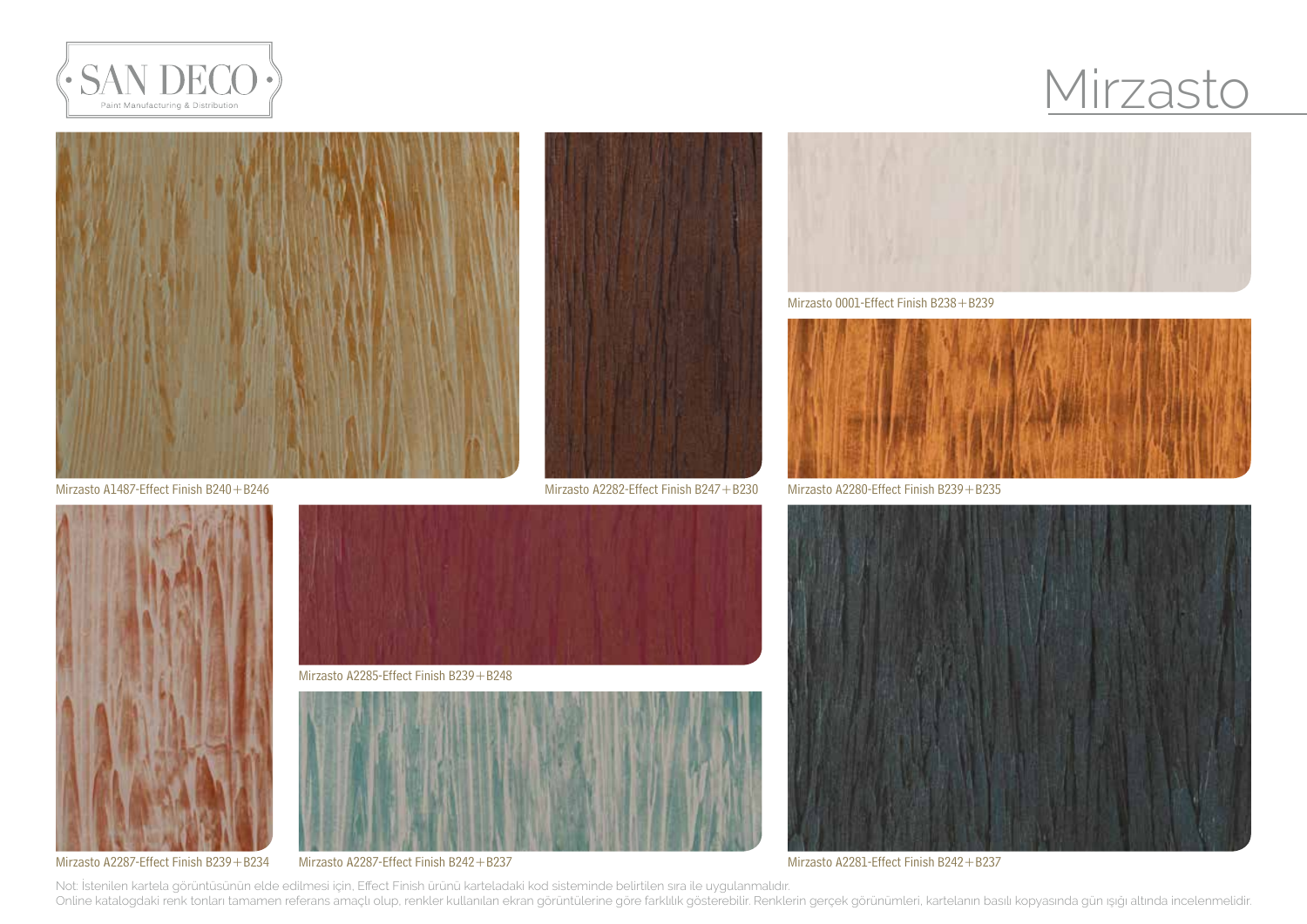



Mirzasto A2287-Effect Finish B234+B237



Mirzasto A2287-Effect Finish B230+B239







Mirzasto A2283-Effect Finish B239+B234





Mirzasto A2288-Effect Finish B237+B239



Mirzasto A2281-Effect Finish B242+B239

Note: In order to receive desired catalogue colour, Effect Finish product must be applied in the same order shown on the catalogue code system. The colour shades of online version are simply indicative and colours may be faded due to the device variety. For the genuine look of the colours should be examined with the original hard copy version under direct sunlight